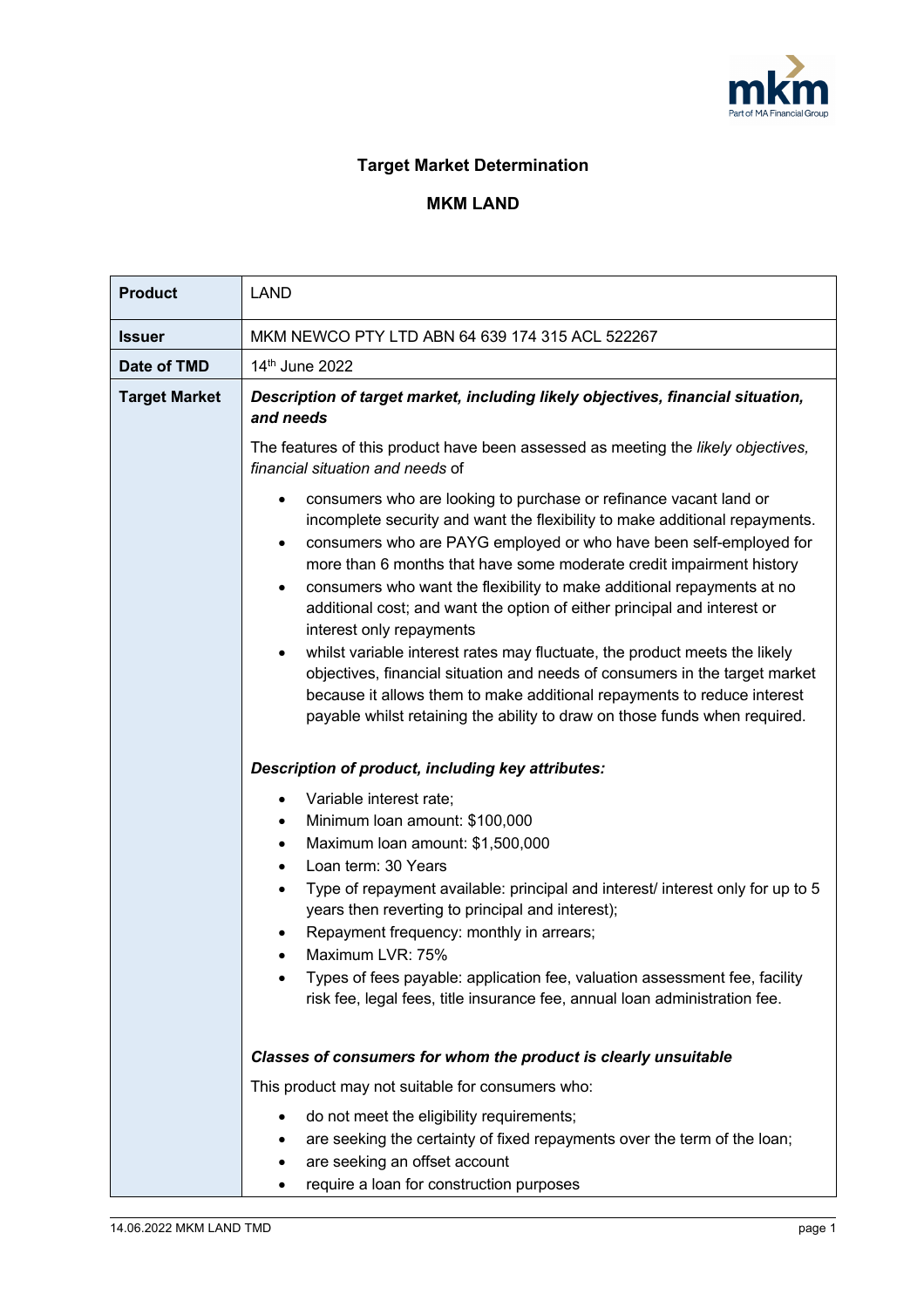

| <b>Distribution</b><br><b>Conditions</b>                                             | <b>Distribution conditions</b>                                                                                                                                                                                                                                                                                                                                                                                                                                                                                                                                                  |                                                                                                                                                                                                      |                                                                                      |  |  |
|--------------------------------------------------------------------------------------|---------------------------------------------------------------------------------------------------------------------------------------------------------------------------------------------------------------------------------------------------------------------------------------------------------------------------------------------------------------------------------------------------------------------------------------------------------------------------------------------------------------------------------------------------------------------------------|------------------------------------------------------------------------------------------------------------------------------------------------------------------------------------------------------|--------------------------------------------------------------------------------------|--|--|
|                                                                                      | The following distribution channel and conditions have been assessed as being<br>appropriate to direct the distribution of the product to the target market:                                                                                                                                                                                                                                                                                                                                                                                                                    |                                                                                                                                                                                                      |                                                                                      |  |  |
|                                                                                      | Third party distributors - Mortgage Brokers subject to Best Interests Duty<br>$\bullet$<br>(BID) and related obligations                                                                                                                                                                                                                                                                                                                                                                                                                                                        |                                                                                                                                                                                                      |                                                                                      |  |  |
|                                                                                      | The distribution channels and conditions are appropriate because:                                                                                                                                                                                                                                                                                                                                                                                                                                                                                                               |                                                                                                                                                                                                      |                                                                                      |  |  |
|                                                                                      | our distributors have been adequately trained to understand their DDO<br>$\bullet$<br>obligations;                                                                                                                                                                                                                                                                                                                                                                                                                                                                              |                                                                                                                                                                                                      |                                                                                      |  |  |
|                                                                                      | all applications submitted by mortgage brokers must comply with our<br>$\bullet$<br>policies and procedures, including meeting the eligibility requirements for<br>the loan;                                                                                                                                                                                                                                                                                                                                                                                                    |                                                                                                                                                                                                      |                                                                                      |  |  |
|                                                                                      | $\bullet$<br>$\bullet$                                                                                                                                                                                                                                                                                                                                                                                                                                                                                                                                                          | mortgage brokers must be appropriately authorised; and<br>mortgage brokers are subject to a higher duty under BID to ensure that the<br>product is in the best interests of the particular consumer. |                                                                                      |  |  |
| <b>Review</b><br><b>Triggers</b>                                                     | The review triggers that would reasonably suggest that the TMD is no longer<br>appropriate include:                                                                                                                                                                                                                                                                                                                                                                                                                                                                             |                                                                                                                                                                                                      |                                                                                      |  |  |
|                                                                                      | A significant dealing of the product to consumers outside the target market<br>occurs;<br>A significant number of complaints are received from customers in relation<br>$\bullet$<br>to their purchase or use of the product;<br>There is a material change to the product or the terms and conditions of the<br>$\bullet$<br>product occurs which would cause the TMD to no longer be appropriate;<br>There are material changes to regulatory environment;<br>$\bullet$<br>There are high rates of default; and<br>$\bullet$<br>There are high rates of hardship<br>$\bullet$ |                                                                                                                                                                                                      |                                                                                      |  |  |
| <b>Review Periods</b>                                                                | Review date: 14th June 2022                                                                                                                                                                                                                                                                                                                                                                                                                                                                                                                                                     |                                                                                                                                                                                                      |                                                                                      |  |  |
|                                                                                      | <b>Periodic reviews:</b> Every twelve months                                                                                                                                                                                                                                                                                                                                                                                                                                                                                                                                    |                                                                                                                                                                                                      |                                                                                      |  |  |
| <b>Distribution</b><br><b>Information</b><br><b>Reporting</b><br><b>Requirements</b> | The following information must be provided to MKM NEWCO PTY LTD ABN 64 639<br>174 315 ACL 522267 by distributors who engage in retail product distribution<br>conduct in relation to this product:                                                                                                                                                                                                                                                                                                                                                                              |                                                                                                                                                                                                      |                                                                                      |  |  |
|                                                                                      | <b>Type of information</b>                                                                                                                                                                                                                                                                                                                                                                                                                                                                                                                                                      | <b>Description</b>                                                                                                                                                                                   | <b>Reporting period</b>                                                              |  |  |
|                                                                                      | <b>Specific Complaints</b>                                                                                                                                                                                                                                                                                                                                                                                                                                                                                                                                                      | Details of the<br>complaint, including<br>name and contact<br>details of complainant<br>and substance of the<br>complaint.                                                                           | As soon as practicable<br>and within 10 business<br>days of receipt of<br>complaint. |  |  |